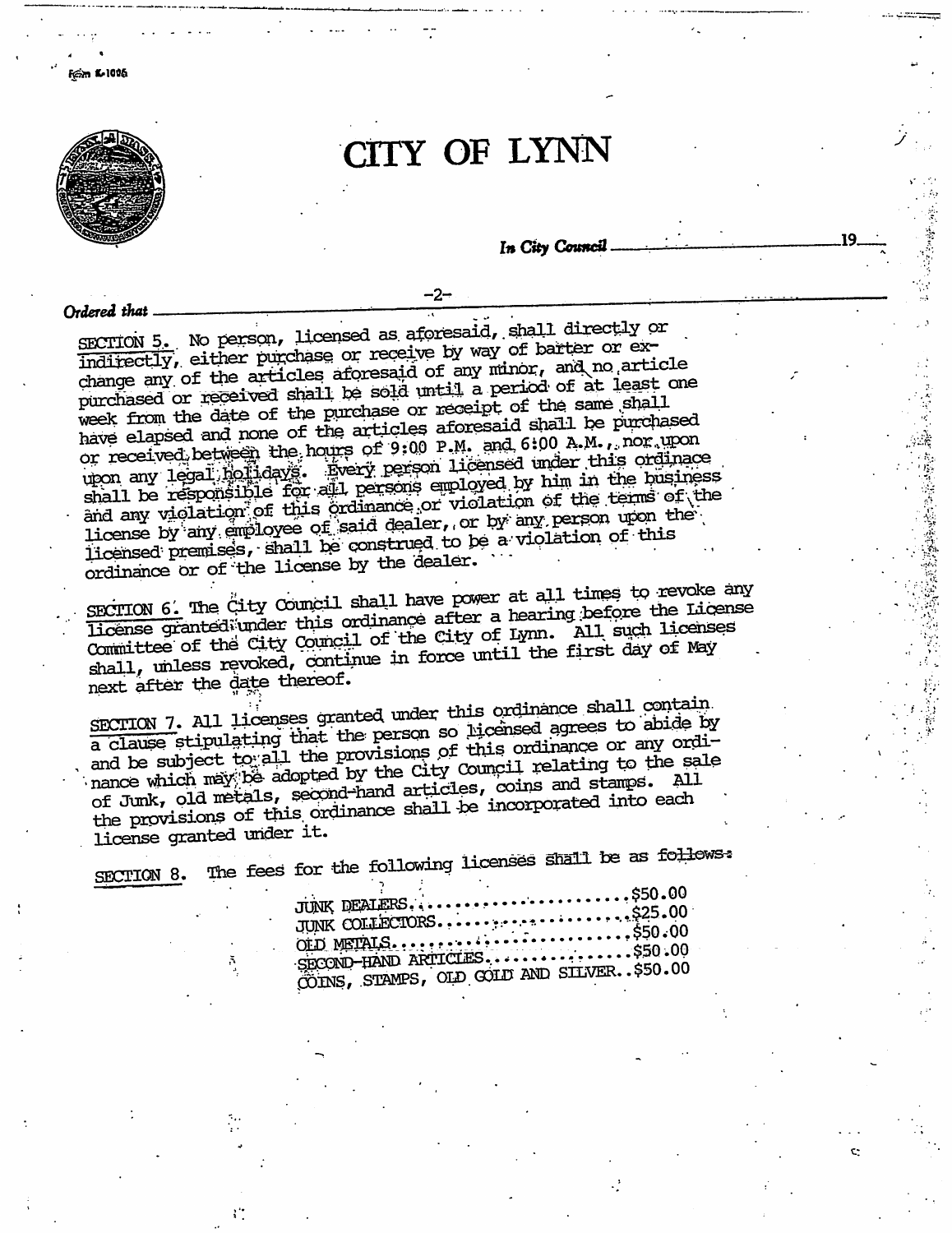

SECTION 9. A Special License may be granted by the City Council of the City of Lynn to any person who is a bona fide resident of the City of Lynn who wishes to engage in a temporary business of buying and selling junk, old metals, second-hand articles, coins, stmaps, or any article, whether new or used, including clothing from any temporary business site such as a hotel, motel or temporary store front. This license shall be good for no<br>more than ten (10) consecutive days. The fee shall be Ten Dollars (\$10.00) per day.

SECTION 10. Every person keeping a shop for purchase, sale or barter of coins, stamps, by the City Council funder the provisions of this ordinance. No such coins, stamps, gold<br>or silver, or second-hand articles, other than junk, books or furniture, purchased or recevied by any such person, shall be sold or otherwise disposed of, nor its form nor identity be changed until at least two (2) weeks from the date of its purchase or receipt: have elapsed, unless permission in writing is obtained from the Chief of Police or his Designee, and who may request to observe and photograph such coins, gold or silver, stamps or second-ha nd articles. In addition to the requirements of Section 4 herein, every person so licensed shall report all transactions under this Section to the Chief of Police upon request.

SECTION 11. Whoever not being so licensed keeps such shop or is such dealer or junk collertor in the City of Lynn, or offends against any of the provisions of this ordinance shall forfeit not more than Fifty Dollars (\$50.00) for each day the offense continues upon having been notified of the offense by the Issuing Authority, its designee or members of the Police Department of the City of Lynn.

SECTION 12. All ordinance or parts of ordinances inconsistent herewith are hereby repealed.

SECTION 13. This ordinance shall take effect thirty-one (31) days after its final approval as adopted and advertised.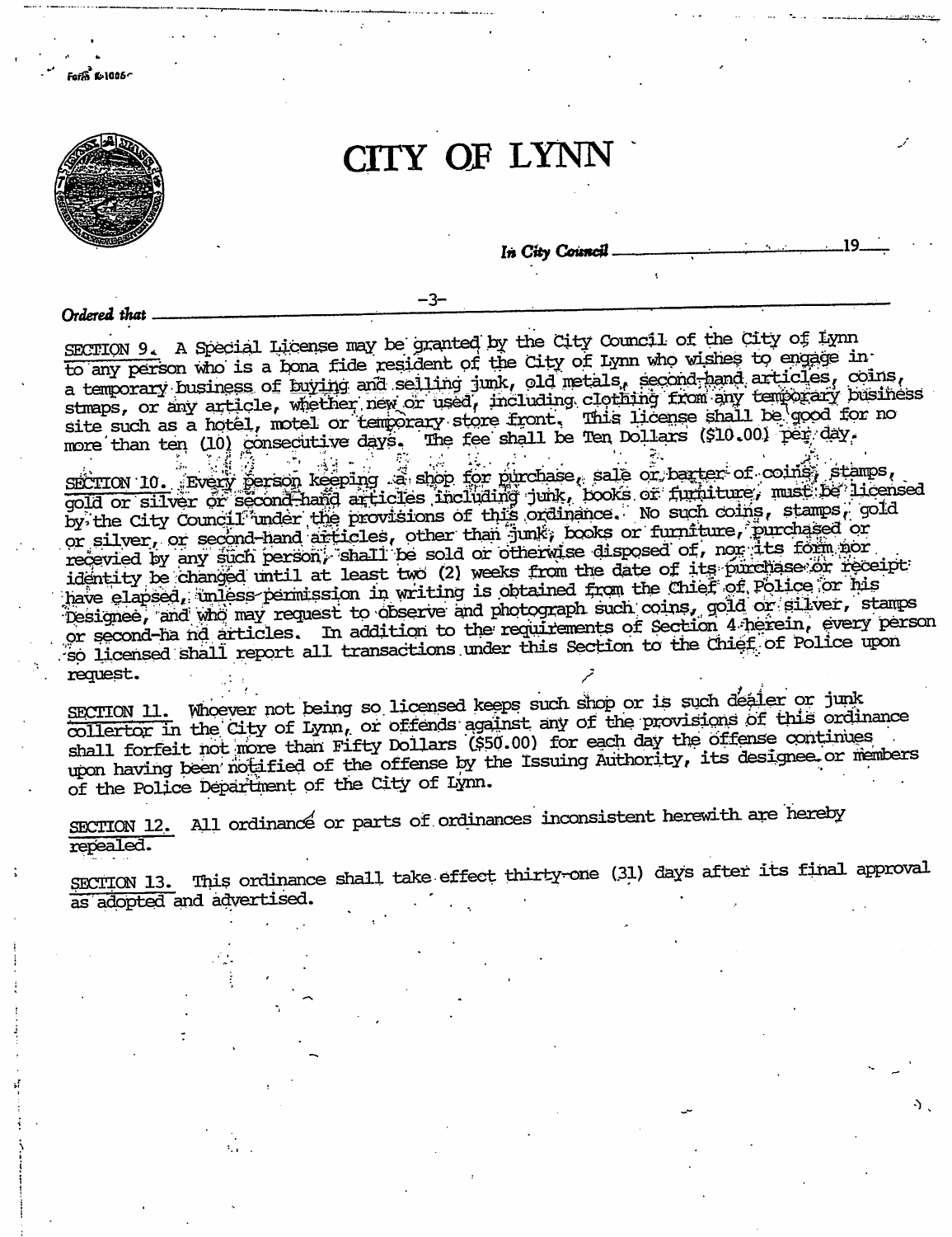## CHAPTER VI

## DEALERS IN JUNK, OLD METALS AND SECOND HAND ARTICLES

Section 1. Every person keeping a shop for the purchase, sale or  $\delta$ arter of junk, old metals or second-hand articles, and every person collecting, by purchase or otherwise, junk old metals or second-hand<br>pricles from place to place must be licensed by the City Council, whether  $\rm _{E}^{\ast}$ uch collector is engaged in business in his own behalf or employed by another.

Every keeper of a shop so licensed shall put in some Section 2. suitable and conspicuous place on his shop, a sign having his name and coupation legibly inscribed thereon in large letters. Every such shop and all articles of merchandise therein, and any place, vehicle or  $\frac{1}{2}$ eceptacle used for the collection or keeping of junk, old metals, or second-hand articles, may be examined at any time by the City Council and **Members of the Police Department.** 

Section 3. Every vehicle used in the exercise of the business of any person licensed as above, shall have placed upon the outside and upon  $_{\tt back}$  side the number of the license and name of the owner thereof, in  $_{\rm 51ain}$ , legible figures and letters, of not less than three inches in size, and so that the same may be distinctly seen and read. Each person so. icensed, for the purchase of junk or old metals, except gold or silver, shall wear a badge on his hat or cap with the number of the license of the. Realer thereon in brass or plated figures of not less than one inch insize, and so placed that the number may be distinctly seen and read.

Section 4. Every person licensed as a keeper of a shop under this thapter shall keep a book in which shall be written in English, at the time of every receipt of purchase, a description of the article purchased, the hame, age and residence of the person from whom and the day and hour when which purchase was made. Such book shall at all times be open to the inspec-<br>tion of the City Council and members of the Police Department.

Section 5. No person, licensed as aforesaid, shall, directly or mindirectly, either purchase or receive by way of barter or exchange any Wof the articles aforesaid of any minor, and no article purchased or feceived shall be sold until a period of at least one week from the date of the purchase or receipt of the same shall have elapsed, and none of the grticles aforesaid shall be purchased or received between the hours of E.P.M. and 6 A.M., nor upon any legal holidays. Every person licensed inder this chapter shall be responsible for all persons employed by him in the business, and any violation of this ordinance or of the terms of the license by any employee of said dealer, or by any person upon the licensed<br>premises, shall be construed to be a violation of this ordinance or of the license by the dealer.